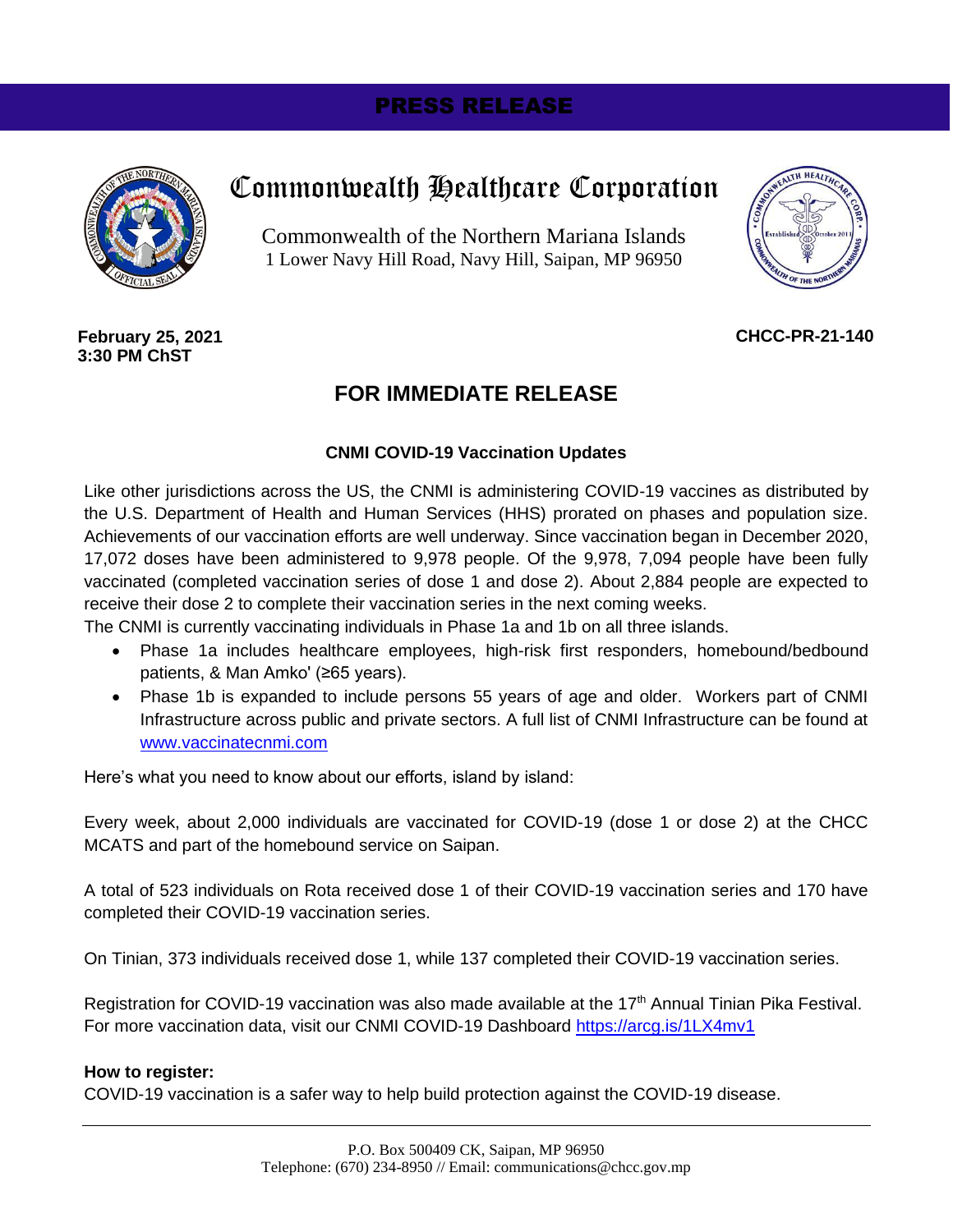• Visit [www.vaccinatecnmi.com](file:///C:/Users/lee.tenorio/Desktop/www.vaccinatecnmi.com) for online registration (use code "over55" for persons 55 years or older and "cisa1b" for workers part of CNMI Infrastructure)

Or

• Call (670) 682-7468(SHOT) to register over the phone

All registered individuals will be verified before appointment confirmation. Registration does not guarantee vaccination.

You will need a valid Government Issued Photo ID (driver's license or passport) and emergency contact information to register. Insurance information may also be requested; however, it is not a requirement to register. Employment information (employee ID or latest check stub) will be requested for all people registering under CNMI Infrastructure.

People who do not meet the current phase criteria may be able to receive their vaccine through our standby process. The standby process allows for remaining syringes of the COVID-19 vaccines to be used before the end of the vaccination day. Spots are determined around 5pm of each vaccination day and is done on a first come serve basis. Qualified individuals are encouraged to register over the phone and request to be placed on the standby list before waiting on-site at the CHCC MCATS.

### **At vaccination:**

- Expect to be at the vaccination site for at least 1 hour, if not longer.
- All patients will be monitored 15-30 minutes after vaccination and will receive/update their COVID-19 vaccination record card.
- Bring your Government Issued ID and confirmation number or email and other information requested (insurance information or employment information)

### **After vaccination:**

You will still need to practice the 3w's: Wear a mask, wash your hands, watch your distance!

You may have some side effects after vaccination. These are normal signs that your body is building protection.

Some common side effects include:

- Chills
- Fever
- Nausea
- Feeling unwell
- Swollen lymph nodes
- Pain, swelling, or redness at injection site
- **Tiredness**
- Headache
- Muscle or joint pain